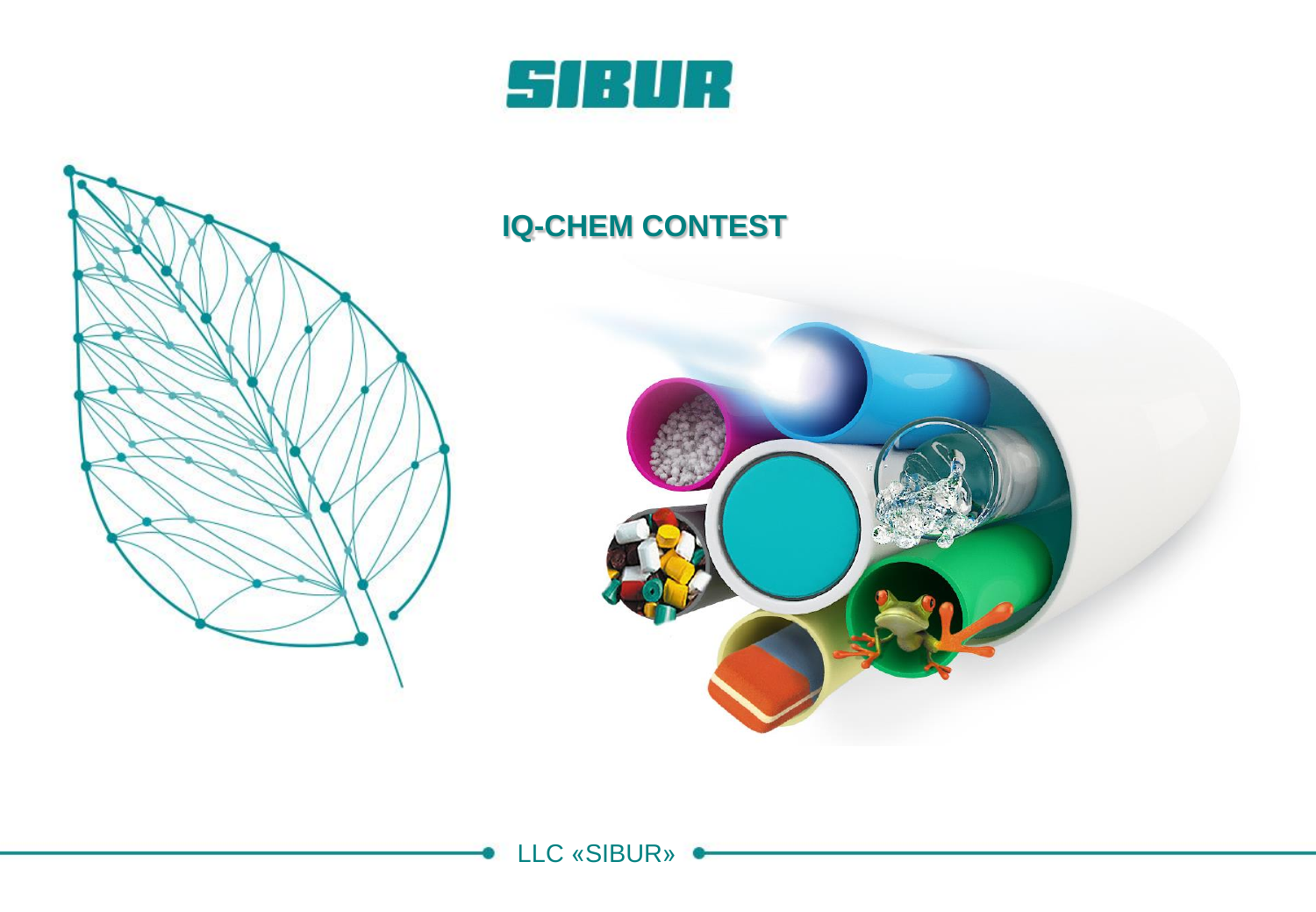# **SIBUR TODAY**



#### **SIBUR's Competitive Strengths**

- **SIBUR is a unique vertically-integrated gas processing and petrochemical company.**
	- **A vertically-integrated business model is the foundation of financial stability 1**
	- **Reliable access to the sources of raw materials 2**
	- **Highly diversified product portfolio 3**
		- **Leading positions on the growing petrochemical market in Russia**
	- **Unique opportunities for growth 5**
- **The company with one of the highest ratings in Russia:**
	- **Ba1/Moody's (confirmed in December 2015) and BB+/Fitch (confirmed in March 2016)**



**4**

*(1) SIBUR's accounting currency is Russian rubles. Indicators in US dollars are based on the average exchange rate over the corresponding period and as of the period's end. (2) Adjusted for the estimated volume of trading operations through the terminal in Ust-Luga discontinued in 2015.*  $\overline{\mathcal{L}}$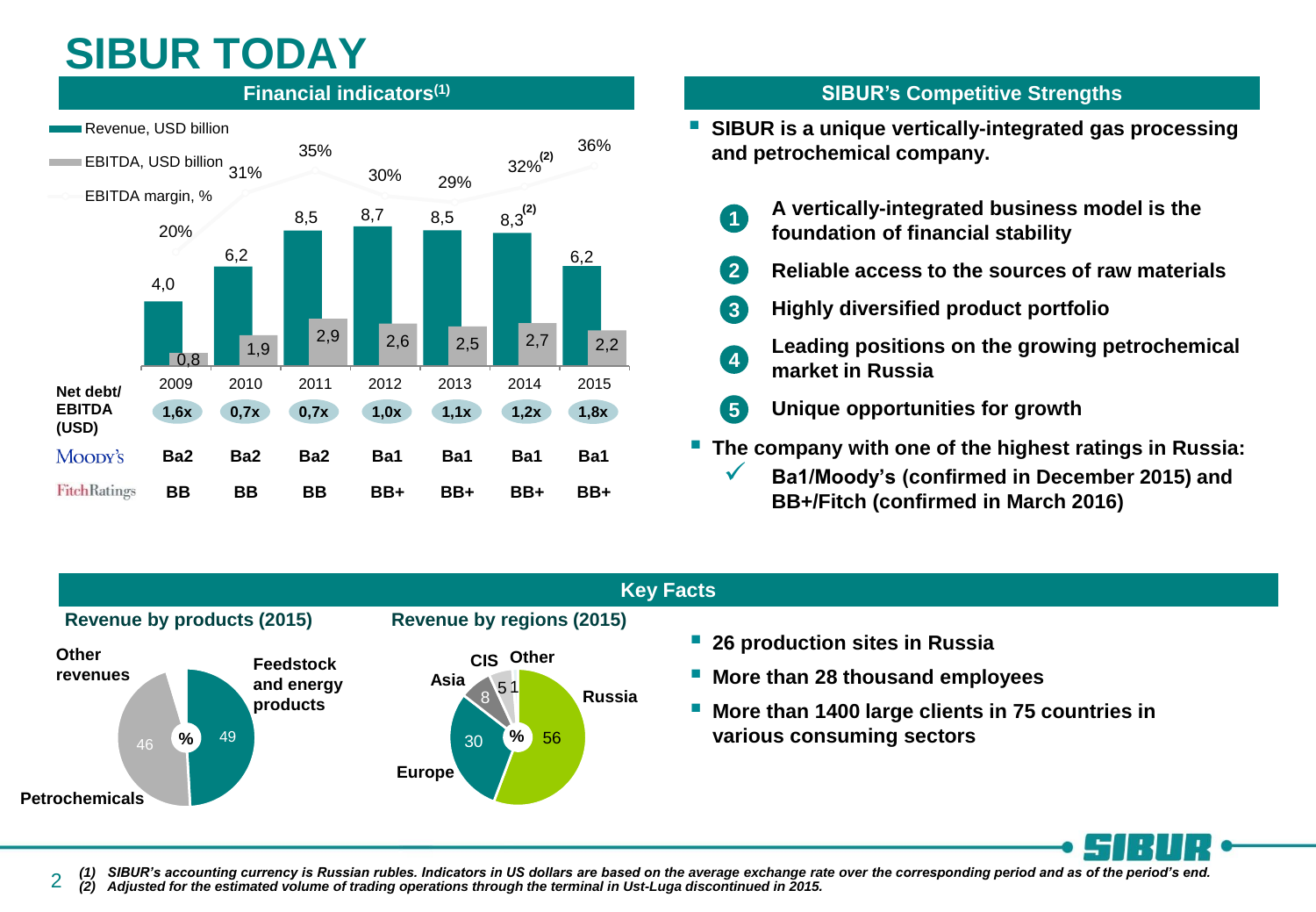

## **One prize - 20 000\$**

Two prizes (each) - 10 000\$ Three prizes (each) - 5 000\$

#### IQ-CHEM.COM



Innovative technologies and products in the field of basic monomers, production and use of custom chemicals

Innovative technologies and products in the field of production and use of new plastics and elastomers

Innovative technologies and products in the field of gas processing and transportation

Modern equipment and technological solutions for higher operative efficiency of chemical and technological processes

Deadline for applications – 1 March 2017 Finals in Moscow – 6 June 2017

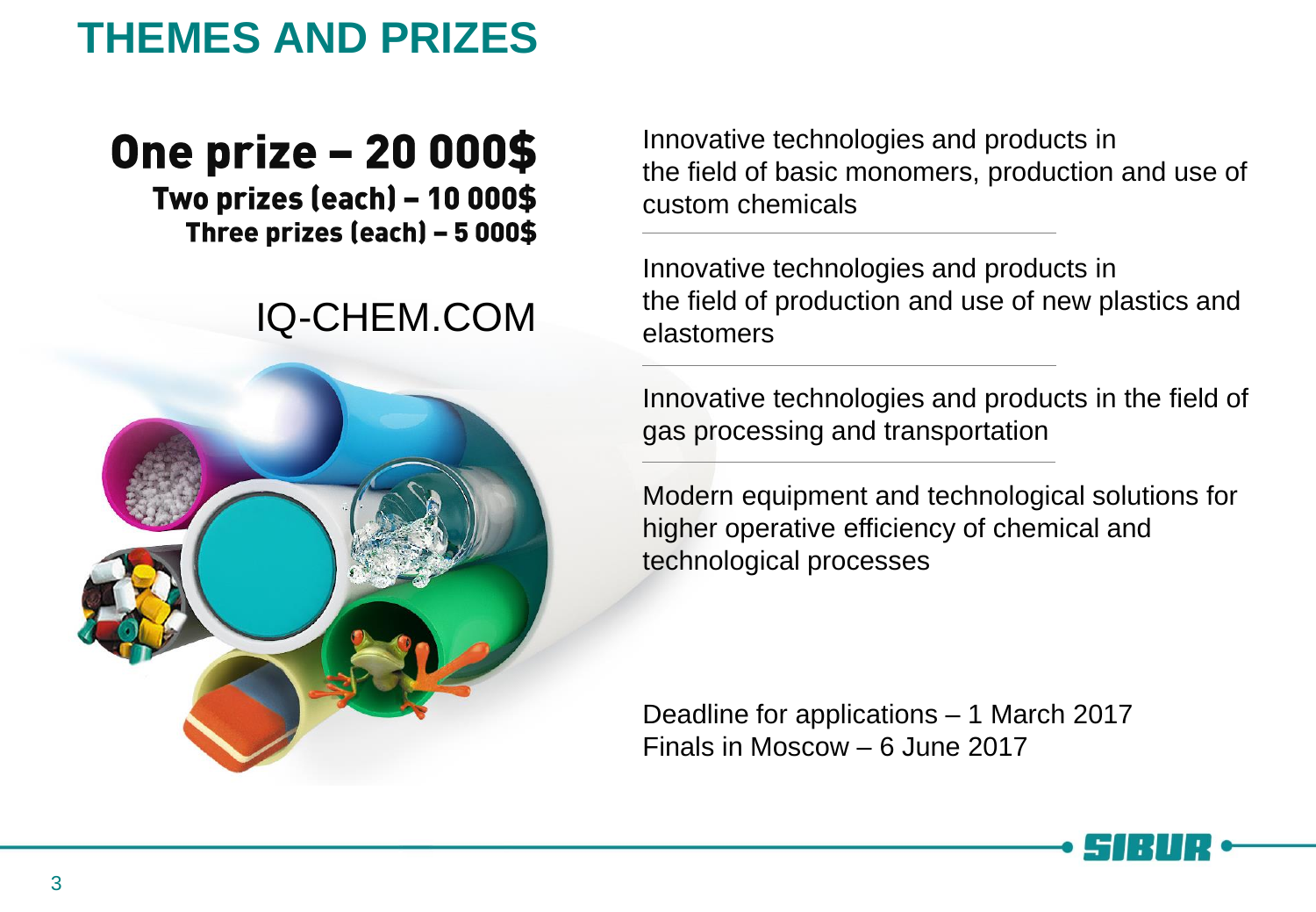### **PARTNERS' TOTAL TURNOVER EXCEEDS \$0,5 TRILLION**

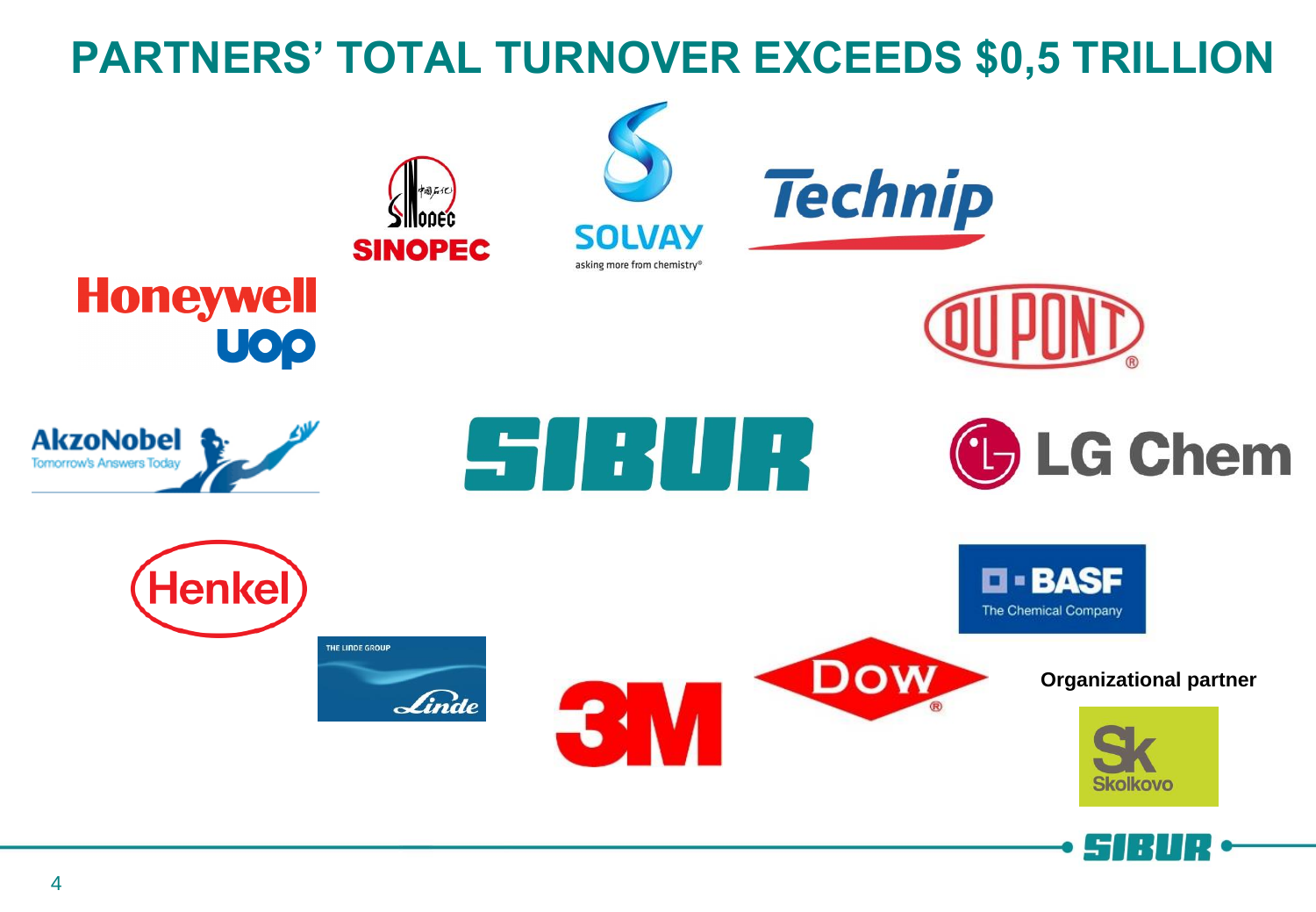# **OPPORTUNITIES**

**IQ-Chem** is an open international platform for communication between start-ups and venture and strategic investors in the field of chemical technologies of the future.





Meet the largest companies of the industry in one place



Find an investor for your project



Turn your idea into a real production



No need of disclosure of all technical details No obligations on intellectual property transfer

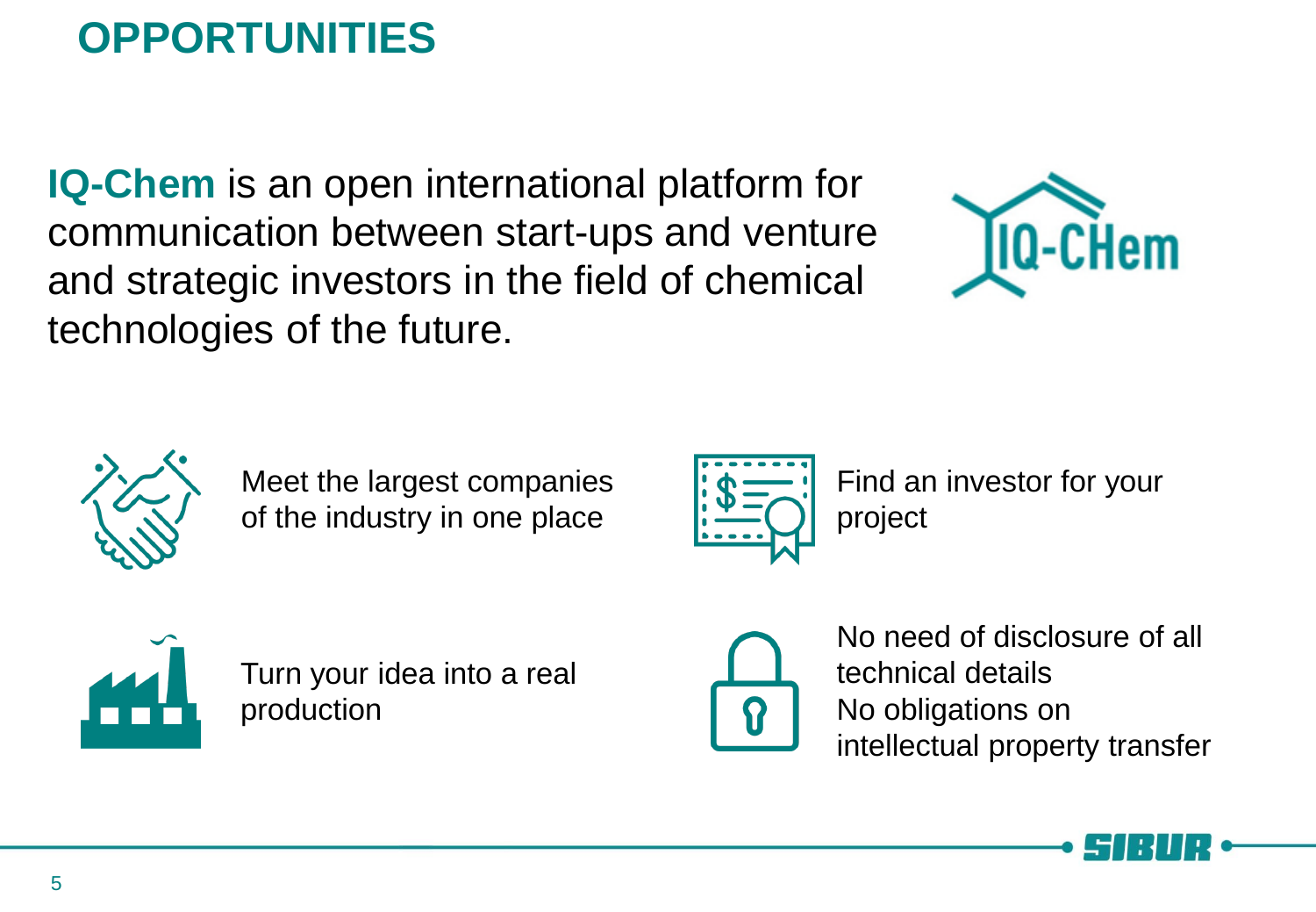## **CONTEST CALENDAR**



**1 Nov 2016 – 1 Mar 2017**

**Applications** submission



**1 Apr 2017 – 10 Apr 2017**

**Online** presentations



**6 Jun 2017**

Finals in Moscow during **Startup Village 2017**



**1 Mar 2017 – 31 Mar 2017**

Evaluation by expert group

**10 Apr 2017 – 20 Apr 2017**

**4**

Mentor sessions

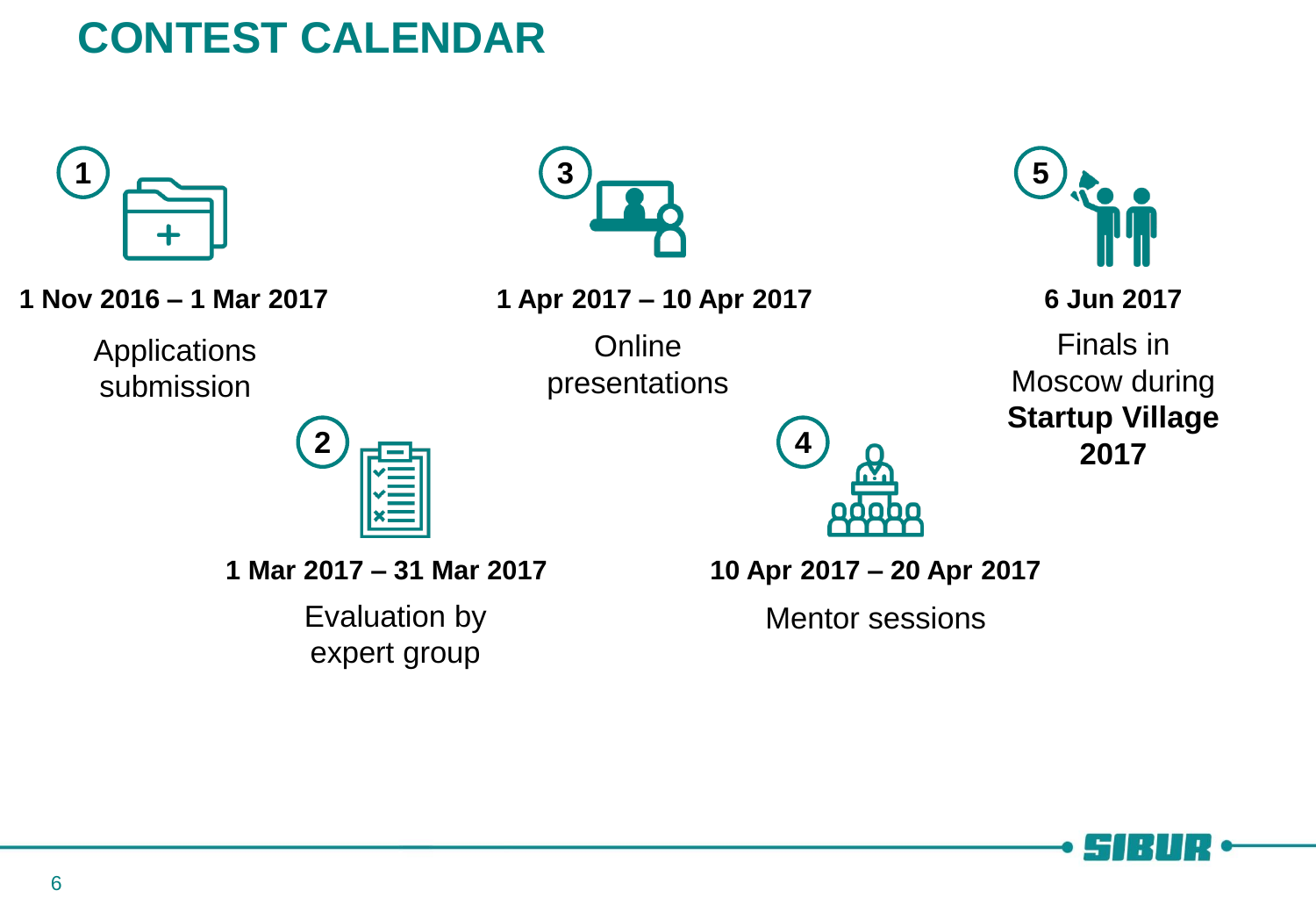## **APPLICATION FORMAT**

Application format: presentation and supplementary materials. To be submitted as an investment project structured as follows:

- 1. Problem
- 2. Your solution: key technology
- 3. Description of the problem solutions market
- 4. The product proposed as a solution
- 5. Process flow diagram (if applicable)
- 6. Comparison of the proposed product and competitors
- 7. Business model
- 8. Marketing and sales
- 9. Current progress and plans
- 10.Team
- 11.Finances

Presentation format: 7 minutes